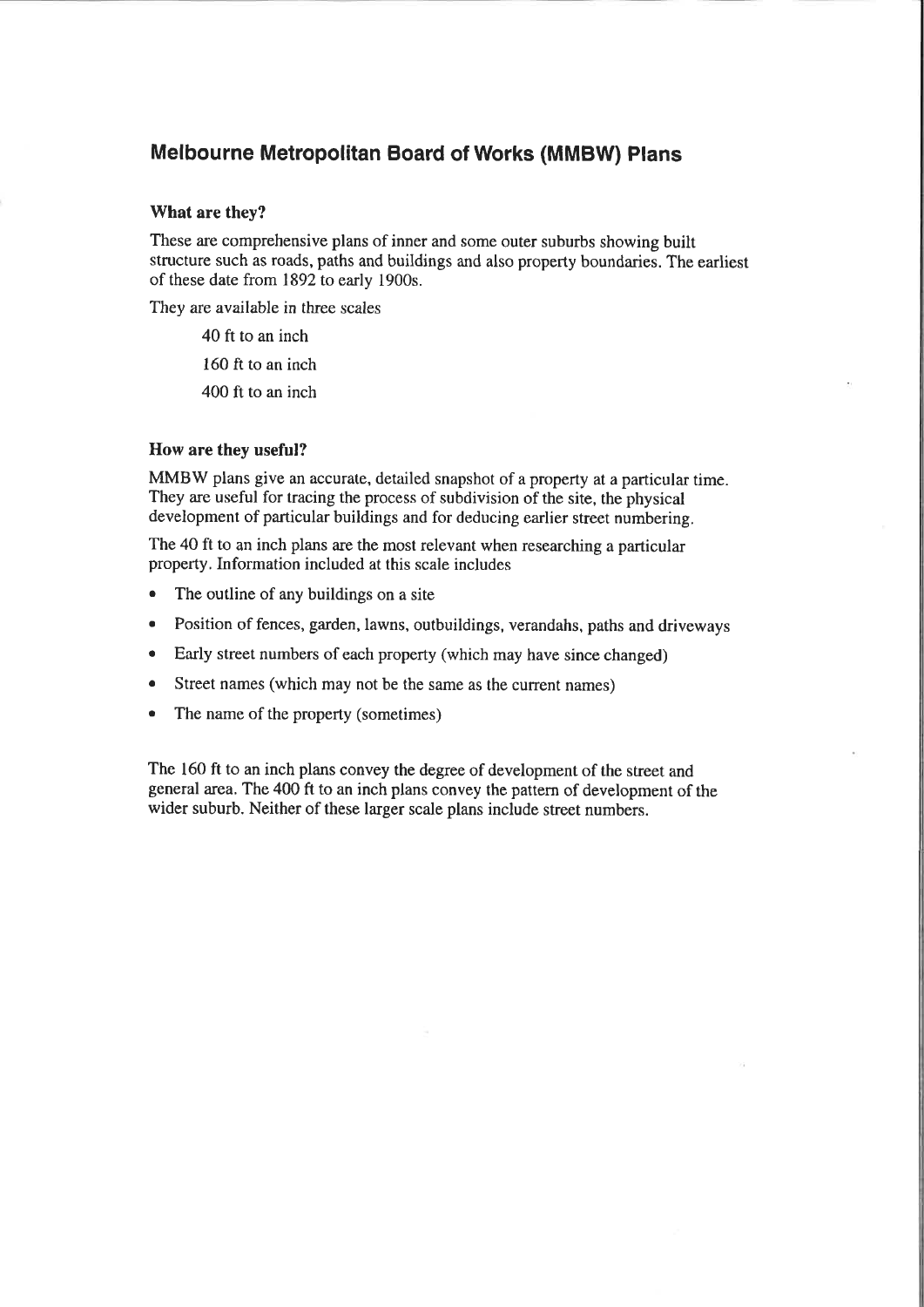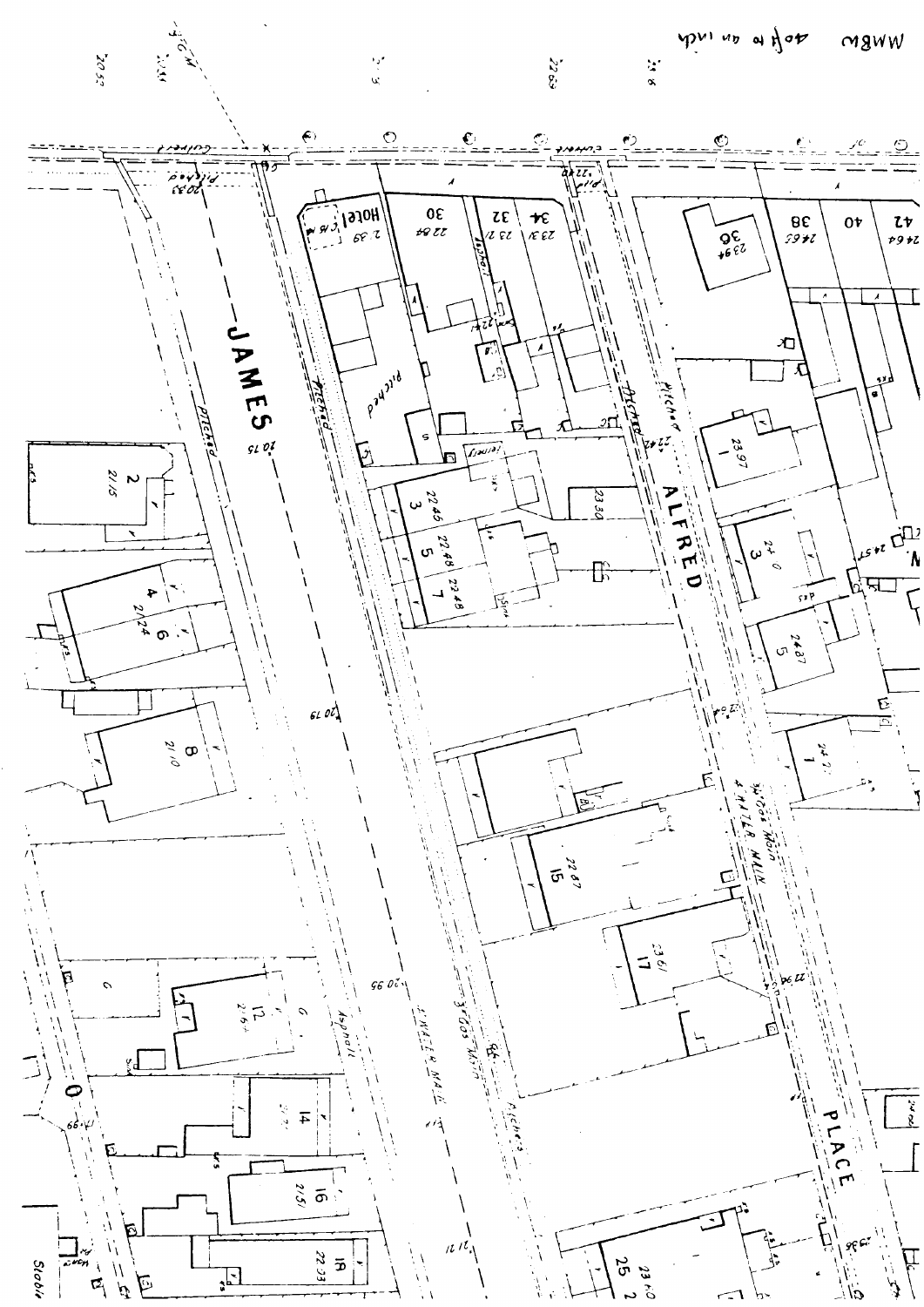# Sands and McDougall (Sands and Kenny) Directories

#### What are they?

These directories were published annually. They systematically list the occupants of each building street by street for all of Melbourne, and also list each occupant by surname. There are other directories, though none cover Melbourne for such a continuous period.

#### How are they useful?

Directories can be used to establish

- o occupants of a building since its initial construction
- changes in occupancy and occupancy patterns
- when a building first appeared at a particular address
- changes in street numbers and street names
- o the general character of a street or suburb at a particular time
- where an individual lived over their lifetime

As directories represent an annual survey, they will not list all the owners and occupants if these have repeatedly changed in a given year. Individuals who frequently move or have a transient lifestyle may not appear. Directories convey nothing about the physical nature of the building on a site.

#### How to use them

Entries are listed in two ways

- by surname
- by suburb, with north and south sides of each street listed alphabetically for in each suburb.

Be aware that street numbers and names may have changed. Sometimes small suburbs may be listed under larger adjacent suburbs.

Start at the earliest period for which the occupants and street number are known and work back in steps of five years. If any major changes in occupancy or numbering appear, search year by year to then determine the precise year of the change. (Use a table to record listings.)

Eventually ayear will be reached for which there is either no entry for a site, or vacant lot. From this the approximate date at which a building was first constructed on a site can be deduced. (Search back several years further to confirm the site was not vacant on account of an earlier demolition)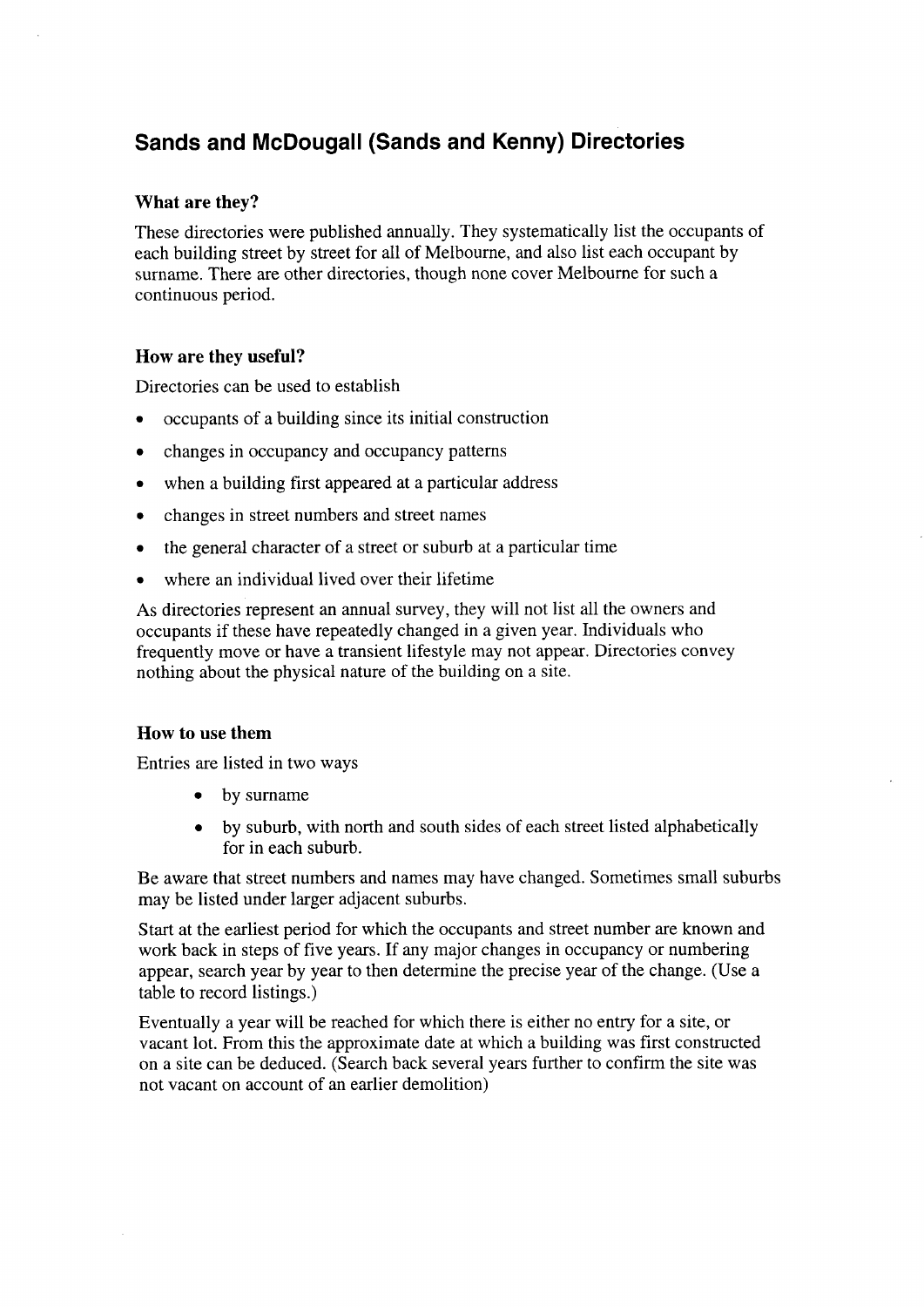## Where to find them

Years 1857-1970 are heid on microfiche at The Genealogy Section, La Trobe Library, (State Library of Victoria.) North Melbourne Library

 $\sim$ 

 $\mathcal{A}^{\mathcal{A}}$ 

 $\bar{\mathcal{A}}$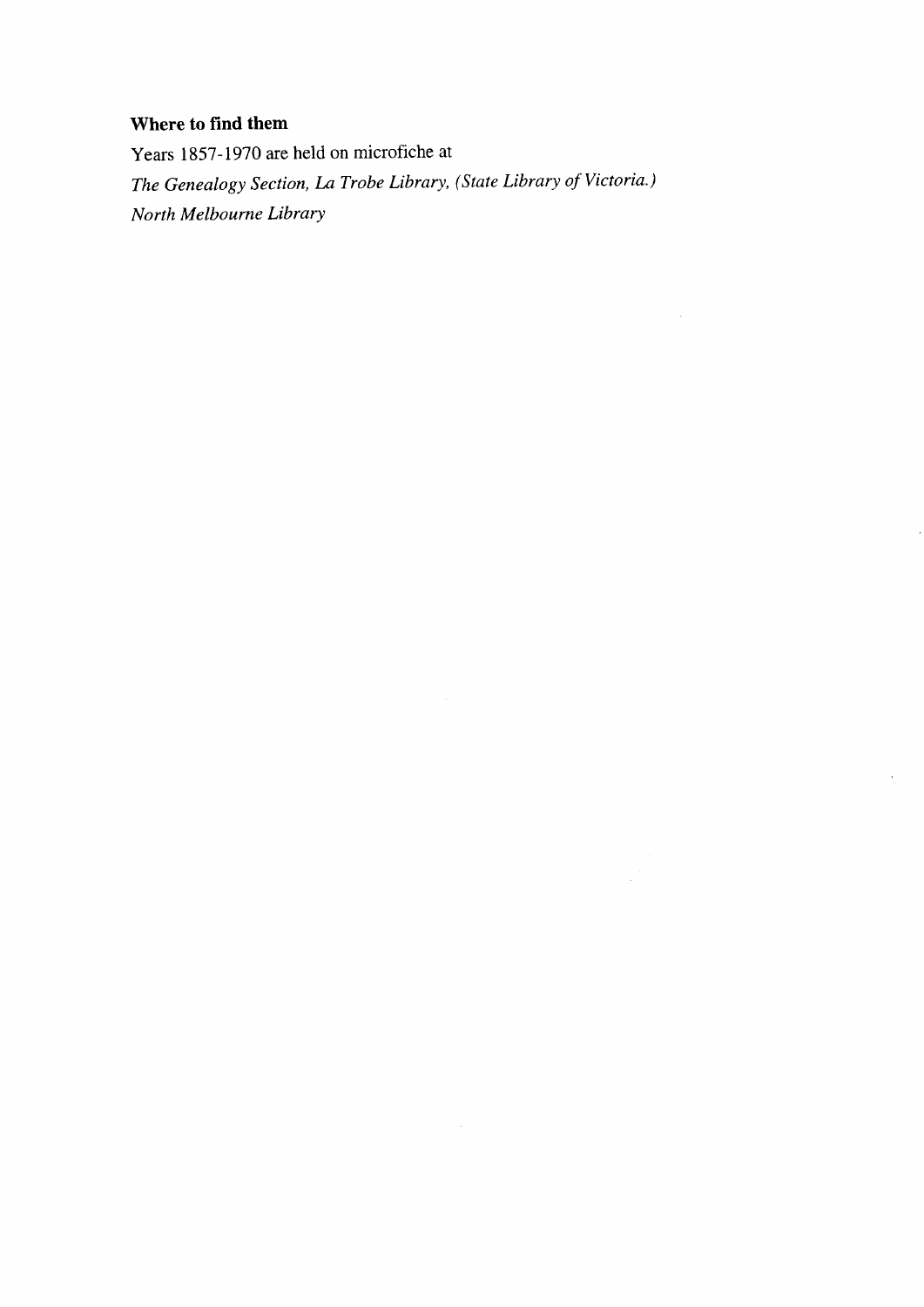#### $\Lambda M$ .

Dryburgh st-Eside

THE R. P. LEWIS CO., LANSING, MICH. 49-14039-1-120-2

203

Victoria st Lewer, Henry George Robinson, George 6 Vacant 14 Rowley, Richard Hamilton, John<br>16 Frearle, James<br>Seife, Re Thomson, George *Farrick ter*<br>3 Todd, Mrs 3 Tout, ars<br>2 Taylor, Jonathan<br>1 Snook, Arthur 23 Moroney, John<br>
Smith, P.ter<br>
3 Tuoby, John<br>
2 Horn, William<br>
Vacant Vacant<br>
42 Stephens, Henry<br>
42 Townsend, J., woodyd<br>
Ashton, Charles<br>
Davidson, Frederick<br>
Queensberry st<br>
Bryant, Liiss, dressmkr<br>
Gilmour, Robert<br>
Datine, Cobert Example, Robert<br>Robins, Catherine<br>Salvation Army<br>Barry, Thomas<br>23 Tindall, W., chair cancr<br>64 Veacall, Edmon 66 Howells, Edward 68 Kelly, Cornelius 70 Sanderson, William 72 Buttheon, Benjamin L.<br>72 Buttheon, Benjamin L.<br>74 Fen<sub>l</sub>elly, Mrs M. To Salembury, William<br>
74 Fengelly, Miss M.<br>
74 Fengelly, Miss M.<br>
76 Vicent<br>
18 Vicent<br>
30 Arnott, J.<br>
89 Fulton, Robert<br>
80 Arnott, J.<br>
89 Fulton, Charles<br>
22 Cunnista, William<br>
192 Cunnista, William<br>
193 Exterville, Cha Arden st Harris st St Michael's School<br>Gallichan, John Haines et Delaney, D., grocer<br>Walker, William<br>McDonald, Janua Francis, James O'Neill, Francis Globe ter-Caulsell, L. B.<br>Cayless, John Wm.<br>Laurel hetel-Clayton, George Wood st Canning st Canning at<br>Guy, William<br>McIndoe, James<br>McIndoe, James<br>Murray, Thomas<br>Baket, Robert<br>Haigh, John F.<br>Loy, William H.<br>Couzens. Technics at<br>Couzens. Thomas Couzens, Thomas *Brougham* it<br>De Grouchy, Mrs E.<br>Korn, Mrs J. A.<br>Lewis, George<br>*Pleutington* ed

**BARS SEX STRIP** 

Dryburgh st-W side Victoria st<br>Law, Joseph, bootmkr Finnane, Thomas  $\bullet$  $\tilde{\mathbf{s}}$ S Hile James<br>
4 Rodeer, Elizabeth<br>
5 Dove, Joseph<br>
1i Lewis, William H.<br>
12 Towart, Robert McCulloch, Thomas Galvin, John<br>Rogerson, D.<br>White, Walter H., groor<br>Hopkins, Mrs Panny<br>Bown, William<br>Davenport, Edwin<br>Davenport, Edwin<br>Bruce, John 10 - 27  $\overline{29}$  $\overline{31}$  $22$ Robinson, George 33 Romawn, George<br>37 Moxham, John<br>39 Visser, Feter<br>43 Rutt, Mrs Janes<br>43 Tabley, Janes  $Ilford$  villa $s-1$  to 2 1 Bennett, Eaward<br>2 Ferguson, George 2 Fegicon, George<br>
47 Amess, James<br>
63 Hunter, John<br>
65 Phillips, Edward<br>
C'Contor, Martin<br>
Dargle, Alexander Datgle, Alexander<br>
Queensberry st<br>
3 Wilson, John<br>
5 Hibbert, George<br>
7 Cordes, Beinrich D. Mangan, Mich.el, grocer<br>Leavold, Chas.  $\overline{9}$ 13 Fitz, Albert<br>15 Gill, Joseph<br>Right-of-way-Morris, Henry<br>Sweeney, Michael A.<br>Byers, Mrs Ano Vacant Dogde, William<br>Lyondi, Robert ı.<br>F F gerty, Thomas<br>Arnold, Joseph<br>Lawson, Matthew Eawson, Matthew<br>Morrison, John C.<br>34 Gillespie, Wm.,<br>Wickham, Henry<br>Arden st contr Haines st Shiel st<br>Leheau, Joseph H.<br>Bean, George Cooper, Gavin<br>Hart, William Hart, William<br>McGibbon, John, Jun,<br>Muuro, John<br>Muro, John<br>Celorkell, Mrs, groom<br>Connely, Villiam<br>Mahony, William<br>Mahony, William<br>Mahony, Wichael<br>Baker, Frederick<br>Tong, Janes<br>Loneon, John, M.A. Fort, James<br>Laurens, John, M.T.A.<br>Macourt, William<br>McShane, Joseph<br>Adam, John<br>Currie, Peter<br>*Erskine M. Erskine st*<br>Stewart, William<br>Aitken, James<br>Batty, Mrs<br>Hughes, William Hamilton, James Vacant Coop, Walter



| 204                                                                                   | нотнам.                                                                   |                                                                                                |  |  |  |  |
|---------------------------------------------------------------------------------------|---------------------------------------------------------------------------|------------------------------------------------------------------------------------------------|--|--|--|--|
| Mitchell, Edward                                                                      | 32.4 Sandry, Misses, mantle                                               | 19 Town<br>Hall<br>hotel –                                                                     |  |  |  |  |
| Schoolar, Robert<br>Warner, William H.<br>White, Issaes                               | mal er and costumler<br>Empire hotel-Power.                               | O'Callaghan, David                                                                             |  |  |  |  |
|                                                                                       | Redmond R.                                                                | Smith's ontri-<br>Cousins, Samuel                                                              |  |  |  |  |
| Randall, Chas. E., town.                                                              | The Wholesale Clothing                                                    | Galvay, Mrs E.                                                                                 |  |  |  |  |
| clerk, Hotham<br>Partoino ter—                                                        | Co.-Skeen, Andrew,<br>manager                                             | Smith, Thomas                                                                                  |  |  |  |  |
| Vacant                                                                                | Hotham<br>otham lockup-Cor-<br>bett, Henry W., sergt                      | Smith, J., carpenter<br>10-21 Young, R. L., drapen                                             |  |  |  |  |
| Jeating Percy<br>Broughens st                                                         | Library and Mechanic +                                                    | 211Bath, C., bt str (branch)                                                                   |  |  |  |  |
| Robinson, Mrs Thomas                                                                  | Institute                                                                 | Сау, Ссогде<br>23. Catt, R., furniture dir                                                     |  |  |  |  |
| Smith, Theodore<br>Baidwin, Reuben                                                    | Federal Bank of Austra-<br>lia, Limited (buch)--                          | 25 Vine, Mrs R., enfetur                                                                       |  |  |  |  |
| Dr igerdeld, Elwin                                                                    | Griffth, E. A., mngr                                                      | Crois pl-<br>Egan, Owen                                                                        |  |  |  |  |
| McIntyre, Duncan<br>Passmore, Thomas                                                  | Court House                                                               | Keating, John                                                                                  |  |  |  |  |
| Gray, Waiter<br>Hare, Miss Jessle, tchr                                               | Post Office—Macqibi on,<br>John, postmaster                               | Herbert, Freik.<br>27-33 Fitzgerald, Brog., Jpr.                                               |  |  |  |  |
|                                                                                       | Telegraph office-Iaw-                                                     | 25. Smyth, Mrs&Co., mlnr:                                                                      |  |  |  |  |
| of music<br>Vaughan, William                                                          | con, Miss L. J., opertr<br>Queensberry st                                 | 87 White, R., bootmaker<br>Walker, Peter B.                                                    |  |  |  |  |
| Langford, Robt., ructnr                                                               | 50 Gregory, W. A., drajer                                                 | 39 Wadsworth, Edward M.,                                                                       |  |  |  |  |
| Curra n st<br>Flemington rd                                                           | 52 Melbourne Savings Bk<br>(Hotham)<br>- branch)                          | watchmaker<br>41-43 Atkin, Chas. A., chinsi                                                    |  |  |  |  |
|                                                                                       | Hogg, F. S., manager                                                      | 45. Brown, John, bootmr                                                                        |  |  |  |  |
| Elizabeth at N-W side                                                                 | 54 Barnes, Joseph, caemist<br>Clements, John, thenst                      | 47 Hayles, Alfred, confr<br>51 Lyous, Edmund, & Son.                                           |  |  |  |  |
| Víctoria sl                                                                           | 58 Keene, Chas. C., grocer                                                | bookseilers & statrs                                                                           |  |  |  |  |
| Quesnuorrry el<br>Bedford st                                                          | 69 Peachy, Robt., butcher<br>62-64 King, Williams & Co.,                  | Pearce, Alfred B., pic.                                                                        |  |  |  |  |
| (See Elizabeth st $N-Mc/b$ .)                                                         | drapers                                                                   | ture frame manufacti<br>61ANellson, Wm., tobest                                                |  |  |  |  |
|                                                                                       | 66 Chancellor, W., btmkr<br>63 Chancellor & Son, grent                    | 53 Smith, Geo., bootmaker                                                                      |  |  |  |  |
| Elm st                                                                                | Bendigo st                                                                | 65. Thomsen, J., basketmr<br>57 Red lish, Wm., pawnbr                                          |  |  |  |  |
| Abbolufurd st<br>15 Statep, John T.                                                   | 70 Steabben, Geo. , could in r                                            | Queensberry st                                                                                 |  |  |  |  |
| 11 Johnson, William                                                                   | 72 Houson, Jonathan S.,<br>bootmaker                                      | Ba) k of Victoria (brch)<br>-- Longuehaye, W. E.                                               |  |  |  |  |
| 18 Browner, Charles<br>12 Ryan, Mrs Margaret                                          | 74 King, Worth William                                                    | manager                                                                                        |  |  |  |  |
|                                                                                       | 76 Bell, Francis<br>78 Lucas, Atbert                                      | 45 Burrell, Mrs and Miss<br>dressmakers                                                        |  |  |  |  |
| 11 Kearney, William<br>10 Wyles, James<br>9 Inwood, Joseph                            | 80 Dixon, David                                                           | Millward, Miss, fey repy                                                                       |  |  |  |  |
| 8 Lloyd, Thomas                                                                       | 84 Deeley, Jas R., grocer<br>86 O'Connor, Edward                          | 47 Lancashire, A. J., tailo:<br>40 Mont de Piéte Co.-                                          |  |  |  |  |
| 6 Andly, Mrs Amy                                                                      | Lit dyren et                                                              | O'Farrel', Joseph, ingi                                                                        |  |  |  |  |
|                                                                                       | 88 Morley, Cornelius<br>90 Mill, Samuel G.                                | 51 Lauca-hire, T.H., haird:<br>53 McMarter,<br>Peter<br>B.                                     |  |  |  |  |
| 6 Fielder, Walter James<br>4 Banks, Stephen<br>3 Roulent, Thomas                      | 92 Mullins, Laurence                                                      | watchmr & jeweller                                                                             |  |  |  |  |
| 2 Elton, Thomas                                                                       | Corrigan, Elizabeth<br>Vacant                                             | 56 McMaster, Wm. L., bki<br>57 Kidd, Mrs Ann                                                   |  |  |  |  |
| 1 Hart, Henry                                                                         | Knight, Sarah J.                                                          | 50 McEwan, Mrs Margaret                                                                        |  |  |  |  |
| ป้าน::n ม<br>Presbyterian Church                                                      | 94-96 Easton, Fredk., blder<br>94 McLaughlan, William                     | 01. Withers, Jno. R., solet<br>Ellis, Barnett, auctneet                                        |  |  |  |  |
| Blate School (No 307)                                                                 | 100 Berrett, Patrick                                                      | 61 Magnus, MissE, dress m                                                                      |  |  |  |  |
| Curzon st                                                                             | Arden it<br>U'Shanassy st                                                 | Purcell <b>st</b><br>63 Crisfield,MrsA.,dressmi                                                |  |  |  |  |
| Errol pl                                                                              | Courtney st                                                               | 65 Mullaney, Mrs S., grocei                                                                    |  |  |  |  |
| Erroi st–W side                                                                       | Muring st<br>5 Ford, A. W.                                                | Oxford hotel-O'Brien<br>Michael                                                                |  |  |  |  |
| l Hogan, Pstrick<br>3 King, Mrs Jane                                                  | 6 May, Richard                                                            | Glass st                                                                                       |  |  |  |  |
| 4 Brewer, William                                                                     | 7 Swan, John<br>8 Sutcliffe, Robert Samuel                                | ol Thurston, Henry<br>83 Savinders & Co., lisengti                                             |  |  |  |  |
| 5 Reid,<br>6 Boroman, Samuel                                                          | Quinn, Patrick                                                            | 85 Patterson, David, groci                                                                     |  |  |  |  |
| 7 Kelly, John W.                                                                      | Merryfield, Samuel<br>Boulton, Thomas                                     | 87 AT regevr, William McShane, Mrs A., groci                                                   |  |  |  |  |
| Errel st—E side                                                                       | Hill, Chan., town survyr                                                  | Kennedy, Miss M., dram                                                                         |  |  |  |  |
| Victoria sl                                                                           | Flemington rd                                                             | 87 Ferguson, James. Sin                                                                        |  |  |  |  |
| 6 Miller, Miss, pastry cook                                                           | Errol st-W side                                                           | ger's sewing machine<br>arent                                                                  |  |  |  |  |
| 8 Johnson, C., fist monger i<br>10-12 Grahara, Mrs, Loot dir                          | Vidoria st                                                                | Allan, John H., tailor                                                                         |  |  |  |  |
| Webb, S. J., nowsagent                                                                | 1 Crisp, J. F., drayer                                                    | 91 Howell, William<br>Scotia u                                                                 |  |  |  |  |
| 16 Exhibition Boot<br>Co.<br>(bch) – Cross, J., mgr                                   | 3 Brown, Alex., grocer, while & spirit mrch nt                            | Grifin's ter—1 to 7                                                                            |  |  |  |  |
| Lilae, D., leather cutter                                                             | 5 Leeming Wm., bootmkr                                                    | I Fanning, William<br>2 Anderson, -                                                            |  |  |  |  |
| Forsyth, L., hairdresser<br>Gibbon, G. N., tobest                                     | 7 Kirkus, Wm., auctneer,                                                  | 3 Munro, John                                                                                  |  |  |  |  |
| 14 McDonald, J. A., bishr                                                             | hse, Ind & ins agut<br>2 Barrow, William                                  | 6 Franci, Alexander<br>6. Anderson, John                                                       |  |  |  |  |
| 16 Tacon, F. W., greengr<br>18 Harris, E., balcdrerser<br>20 Williams, J. L., plumber | Ilothamhtl—McKenzie,                                                      | 7. Jordan, Edward                                                                              |  |  |  |  |
|                                                                                       | John W,                                                                   | Vac:nt<br>Linerick Castle hotel=                                                               |  |  |  |  |
| Lewis, M. & Co, um-<br>brella makers                                                  | Birol pl<br>Coates, Mrs E., fey goods                                     | Beedham, Jane                                                                                  |  |  |  |  |
| Simpson, L., ley goccis                                                               | 15 Lisa ek, IL, fancy goods<br>17 Griffiths, M.W., bootmkr                | Arden at<br>Bishop, Samuel, bichr                                                              |  |  |  |  |
| 24 Maine, F., homoeopath<br><i>Ra</i> çlan sl                                         | 19 Simpson, Jas., grocer                                                  | OʻShanarry si                                                                                  |  |  |  |  |
| Chapman, Michl., bichr.                                                               | 21 O'Keele, Edwe, bimkr<br>23 Beetchenow, Chas. II.,                      | Vacant<br>Collins, Paniel                                                                      |  |  |  |  |
| 30 Wade, Bros., tailors                                                               | pork butcher                                                              | Kitchen, Mrs Maria                                                                             |  |  |  |  |
|                                                                                       |                                                                           |                                                                                                |  |  |  |  |
|                                                                                       |                                                                           |                                                                                                |  |  |  |  |
| ा स<br><b>Γ€Σ</b>                                                                     | <b>Contract Contract Contract Contract</b><br>$\mathcal{C}^{\mathcal{C}}$ | <b>Second Property Constitution of the Constitution Constitution Constitution Constitution</b> |  |  |  |  |

a ta shekarar ta 1990 a ma

KKW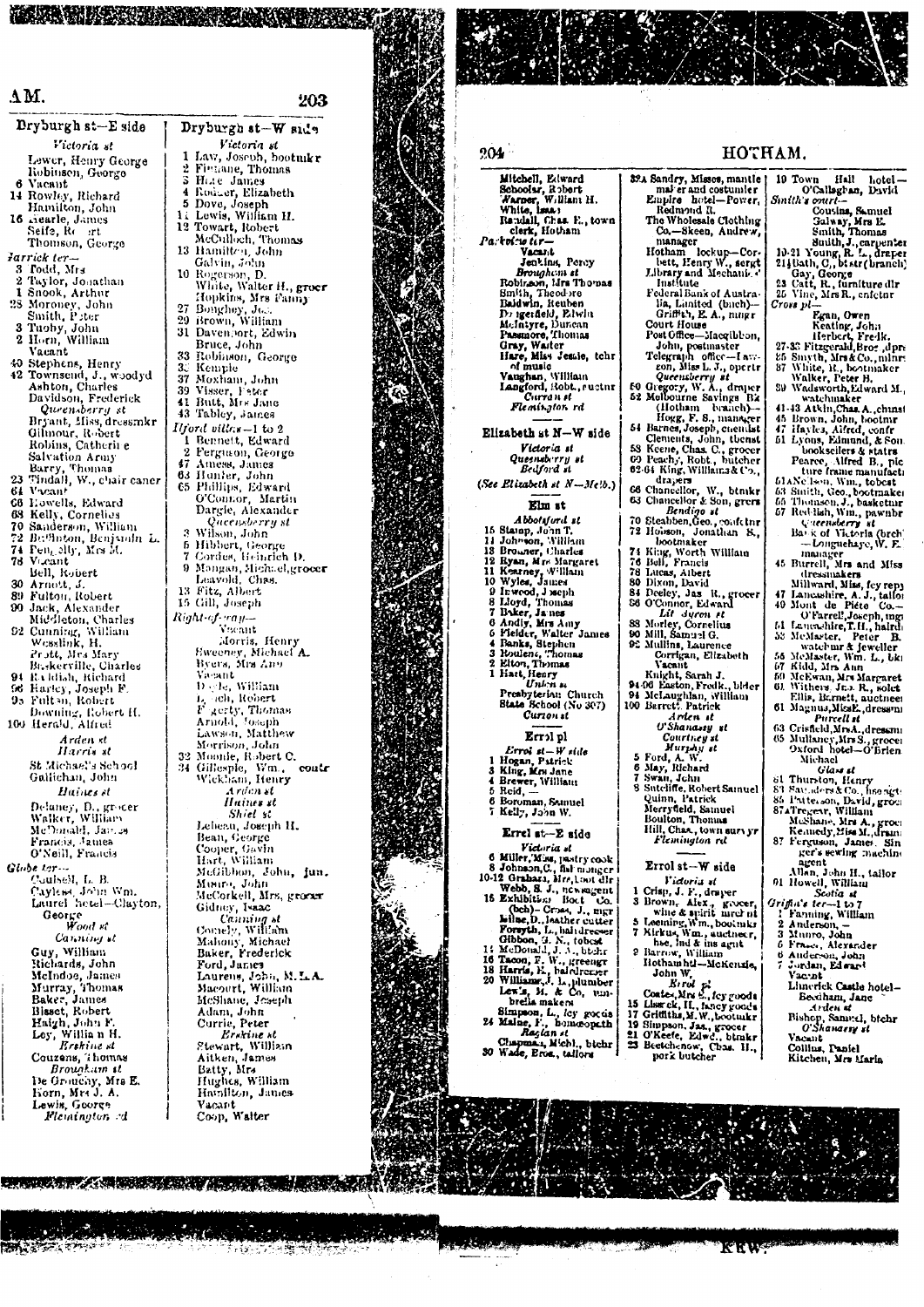674

Lang, James, 14 Macquarie-x, Pra.

Lar

- Lang, James, 40 Macquarie-st, Pra.
- Lang, John (Lang, Thos., and Co.), E. M.<br>LANG, JOHN, tailor and practical shirt maker, 114 Bourke-st east; p.r. Jalington-
- st, Col. Lang, John, Bayles-et, Pkvle., Carl.
- Lang, Joseph, Raukin-rd, Kens.
- Lang, L, engraver and lithographer, 30 Queen-
- st; p.r. Perth.st, Pra.
- 
- Lang, Lewis, Albert-st, Pt. M.<br>Lang, M. W. (Langdon, H. J., and Co.), Hawthorn-rd, Caul.
- LANG, MATTHEW, and Co. (Lang, M.; Scott, Alex.), wire and spirit mer-<br>chants, 83 Collins st west; p.r. Gipps at<br>east, E. M. Tel. No. 267
- Lang, Mrs A., bootmaker, 199 Lygon-st, Carl.
- Lang, Mrs Ellen, gen dlr. 22 Stanley-st, Col.
- Lang, R., 43 Rowena-par, Rd.
- Lang, Robert, 28 Evans st, Pt. M.
- 
- Lang, Samuel, 20 (lors-st, F. LANG, Thos.) Lang, John), nurserymen, seedsmen and florists, 3 Lit. Collins-st west; p.r. 10% George-st, E. M. Tel No 963
- Leng, Thomas, Brunswick-st west, Bk.
- Jang and Turmiel, butchers, Mt. Alexanderrd. Ess.
- Lang, William, 12 M equarie-st. Pra.
- Lang, William, Meircssist, Hot.
- 
- Lang, William, trainer, Epsom-rd, As. Va. Lang, William, Barrbra-rd, Caul.
- Lang, William, farmer, Greensborough, Heid. Lang, Wro., boot warehouse, 116-118 Rourke- $50.6936$
- Langen, James, Alfr.d-st, Fey.
- 
- Langen, Miss Emma, 11 Prunswich-et, N. F. Langen, Patrick, 332 Lygon-st, Carl.
- Langdele, Mrs., St. James's-pk, Burwood-rd,
- Haw.
- LANGDON, H. J., and Co. (Langdon, Henry J., and M. W.), general merchants and importers of changes and discussional set agents for Chance Eros., Birmingham, 8 Elizabeth-et; p.r. Howthorn-rd, Caul.
- Langdon, Miss Jave, Budd-st, Col.
- Langden, M. W., Hawthorn-rd, Caul.
- La rgdon, William, 134 Glrdstone-pl, S. M.
- 
- Langdon; William, Shiel-st, Het. Langdon; William, Shiel-st, Het. Co), 63 Lit Collins at weat; p.s. Hawthorn-rd, Caul.
- Lengford, William, Smart-st, Daw.
- Lange, Edword, caretaker Turn Vercin, La-
- trobe-et east. Jange, Frederick C. (Lange and Thoneman),
- Alma-rd, Ceul.
- Lange, Louis, Lonsdale-et east.
- LANGE and THONEMAN (Lange, F. C.; King, S.) importers, wine, cpluit and general merchants, 32 & 25 Market at
- 
- Langford and Co. (Langford, Samuel), wholesale grecers, 196 Elizabethest; p.r. 16 Lennex-st, Rd.
- Langford and Co., auctioneers and ins agts, 71 Quecusberry-st, Hot.
- Largford, George (J.P., and J.P. for N.S.W.), Edenhope, Alma-at east, St. K.<br>Largford and Hutchison (Langford, C.;
- Largion 1 and Huccasson (Enalglord, C.;<br>Hutchison, H.), builders and contractors,<br>151 Bridge-rd, Rd.<br>Langford, James, Curran-st, Rot.
- 
- Langford, James, Mos.-pl, Howard-st, Hot.<br>Langford, John, builder, Burke-rd, Boro.
- 
- Langford, John, Curran-st, Hot.
- 
- Lengford, John, 18 Green-st, Ra.<br>Langford, Mrs Rhoda, grocer, 25 Stanley-st, Cof. Langford, Patrick, Victoria st west, Bk.<br>Langford, Richard, Dover-rd, N. Wmn.
- - LANGFORD, ROBERT, and Co. (Robert), fish, game, and oyster salesmen, and general auctioneers, and commission agents, Fish Market, Flinders et east; p.r. Dryburgh-st, Hot.
- LANGFORD, ROBERT, and Co. (Robert), house, land, crtate, insurance Queensberry st, Hot. (see advt)
	-
- Langford, Robert, 2 Vine-st, Wr.<br>Langford, Robert, 2 Vine-st, Wr.
- Langford, William, 12 Catherine-st, Rd. Langford, Win., and Co., 22 Victoria-st, Rd.
- 
- Langham, Henry, 8 Dight-st, Col.
- Langham, James, 72 Kcrr-st, F.
- Langham, Mrs Emms, faucy repository, 201 Clarendon-sc, S. M.
- 
- Lingham, William G., Newry-st, N. F.<br>Linghome, Mrs Mary A., confr, 22 Queen-st<br>Linghorne, Edward, 73 Napier-st, F.
- 
- Langhorne, George, John st east, Bk.
- 
- Langhorne, Robert, 216 Napier-st, F. **FOUNDRY COM-**PANY Limited (with which is incorporated the Felton' Foundry Company Limited) ironfounders, blacksmiths, hellermakers, machinery merchants, and importers of engineers' tools, &c. Head office and works, Normanby-rd, S. M., Yarrs Bank south; machinery warehouse, 126 Collins at west-Thomson, James, mannger; p.r. As. Va. Tel No 131
- 
- 
- Langlands, George, 53 Clarendon-at, S. M.<br>Langlands, Henry, Hunter-st Col.<br>Langlands, Henry W., 41 Richmond-ter, Rd.
- Langiands, Thomas, Canning-st, N. Carl.
- Langlands, William, 76 Coppin-st, Rd.
- 
- Langlens, Robert, St. Viveent-st west, S. M.<br>Langley, Aifrel, St. Viveent-st west, S. M.
- Langley, Edwin, erated water manufacturer. Grattan-st, Carl.
- Langley, G., com agt, Madeline-st, Carl.
- Laugley, John M., china and glass importer, 218 Bourke-st etat
- Langford, Cent. Nicholas, 13 Eville-r., 8. M. Langley, Joshna, pawnbroker, 179 Elizabeth-st Langford, Clement (Langford and Hutchi- Langley, Mrs Ellen, tobacconist, 158 Clarens-<br>
sca) Newsy-zt, Rd. (1998)

法不能无法保险

Langley, Rev. Henry A. (C.of

Crove, Pra. Langley, Thomas, 5 High-st, Langley, W., hairdr, 326 Det Langlois, Lois, Feacousfield-p Langlois, T' omas, Albert-st v Languiore, Arthur G., Malver ridge, Hon. George D., A Langridge, G. T.), auctio house hud and estate ag st west, and 64 Smith

course-rd, Kens. Molb No'713, Newmarket  $($ see  $adot.)$ 

Langridge, John, Barrett-st, Langridge, John, 40 Evans-si

LANGRIDGE MUTU. NENT BUILDING Smith-st, Col., and 42 ( Langridge, Hon. G. D niansger; p.r. North-te Langridge Mutual Permane

(Arnold, C. S., mngr), Rac Lang haw, Joseph, Arthur Se Langshaw, Wm., Edward-st, Langshaw, William, Arthur Langstreth, Edward, gruiner  $Uurl$ 

LANGTON, DAVID Langton, Heavy, butcher, Bu Langton, Henry, Auburn-rd, Langton, Edward, sec. Mor

LANGTON and HOLI

and average adjusters, In Bank-pl, Colline-st west Langton, Hon, Edwar! (Lang

Langton, Rivers, merchant 15-16 Vaughan-chamber

p.r. Brighton-rd, St. K. Largtree, Charles, Northwood Langtree, Thomas, 181 Spring<br>Langtree, Thomas, Hilton-st,<br>Langtree, Thomas J., St. Vin Langwell, Samuel, 55 Barkly. Langwill, Peter, coke merch:

bed Conl and Coke Co., st west; p.r. Alma-st wes Lanham, William, Hoddle-st, Lanigan, Daniel, Scotchmer-st.<br>Lanigan, Mrs Mery, Park-st (Lanigan, Philip, 72 Elizabeth Lanigan, R., Globe htl, Crock Lankenan, C., 6 Lothian-ter, Lanman, George, Rusbon-st, Lannan, Martin, Grant-st, Co<br>Lannan, Martin, 79 Bucking! Lannigan, E., Rusden-st, Elst Lanning, Henry, 23 Smith-st,

Lan

Lan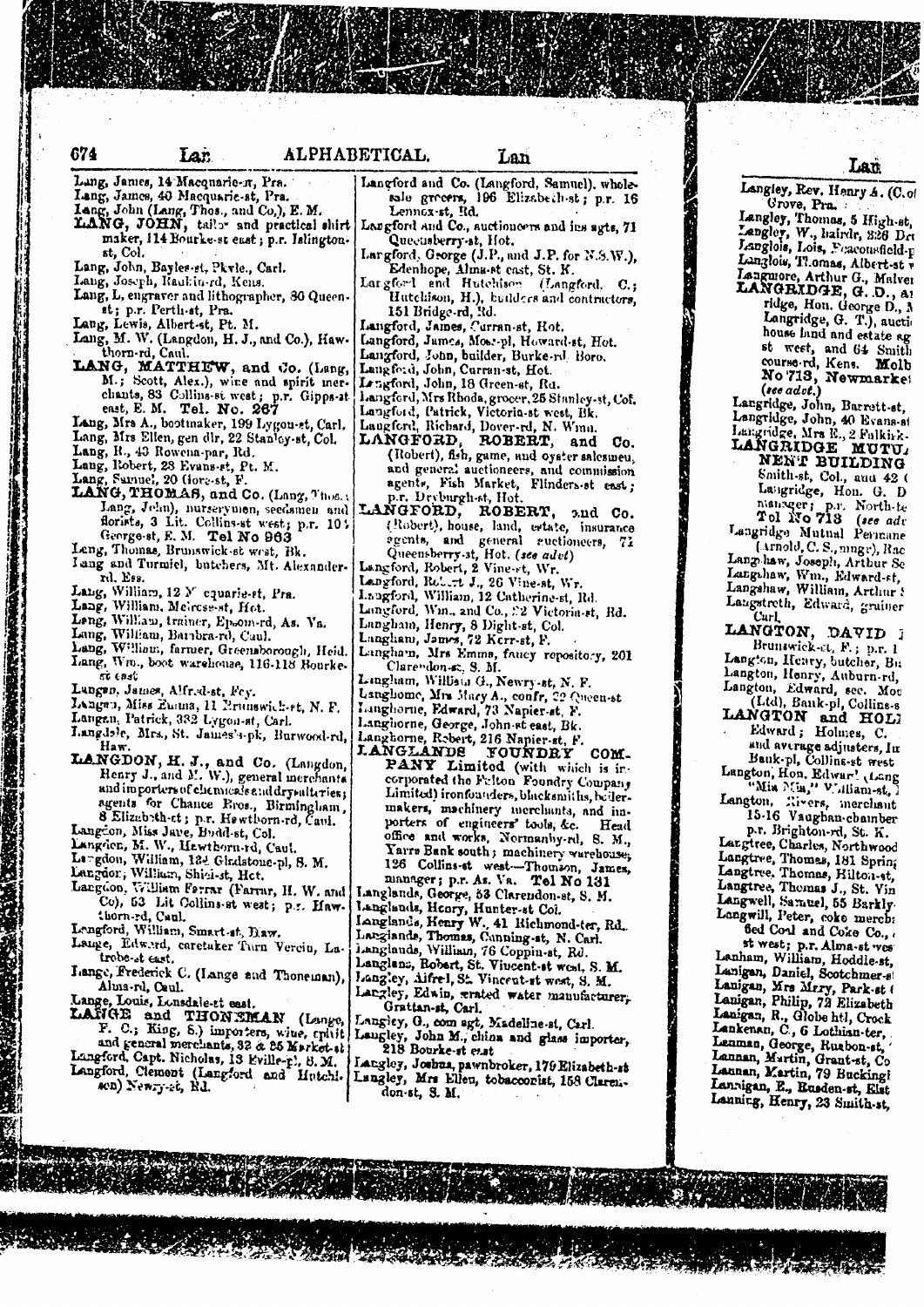# Rate books

#### What are they?

Rate books are generally available for the nineteenth century and early twentieth century. They contain information about every rateable property in a suburb, which was collected annuallv.

#### How are they useful?

Rate books can convey the following information about a particular property

- When a building first appeared
- o Basic facts about a building. I.e. Construction material, number of rooms.
- Whether a building has been enlarged, partially demolished, replaced.
- Who has owned a property, who has occupied it and their occupation
- Trends in the property value, which may also indicate its physical development.
- Changes in street numbering.
- The historic character and sequence of development of a street
- The process of subdivision of the site

#### How to use them

For each year streets are listed by ward. The streets within each ward are listed alphabetically at the beginning of each ward section, though within each ward section, the streets are not listed alphabetically. They are listed in the order in which the council official surveyed the suburb. (This was generally the same for each subsequent year.) Within each street section, each side is listed separately.

i.e. north side, then south side or east side, then west side.

- 1. Start at the most recent year available in the rate books. Locate the street in the alphabetical listing at the beginning of each ward section.
- 2. Scroll through entries until the relevant street is found.
- 3. Identify the property from either its street number or its relative position in the street. (If unsure, frrst check MMBW plans and directories to establish these.)
- 4. Copy out the relevant entry, noting the entry number. Compiling a table, check previous years moving back in steps of 3-5 years. (Use the entry number to locate the relative position of the property within the earlier rate books.) If major changes occur, check intervening years to pinpoint when.
- 5. Check back until only vacant land is listed for the property. The first mention of a building in the rate book description of the property in following years will indicate when a building was first constructed on the site.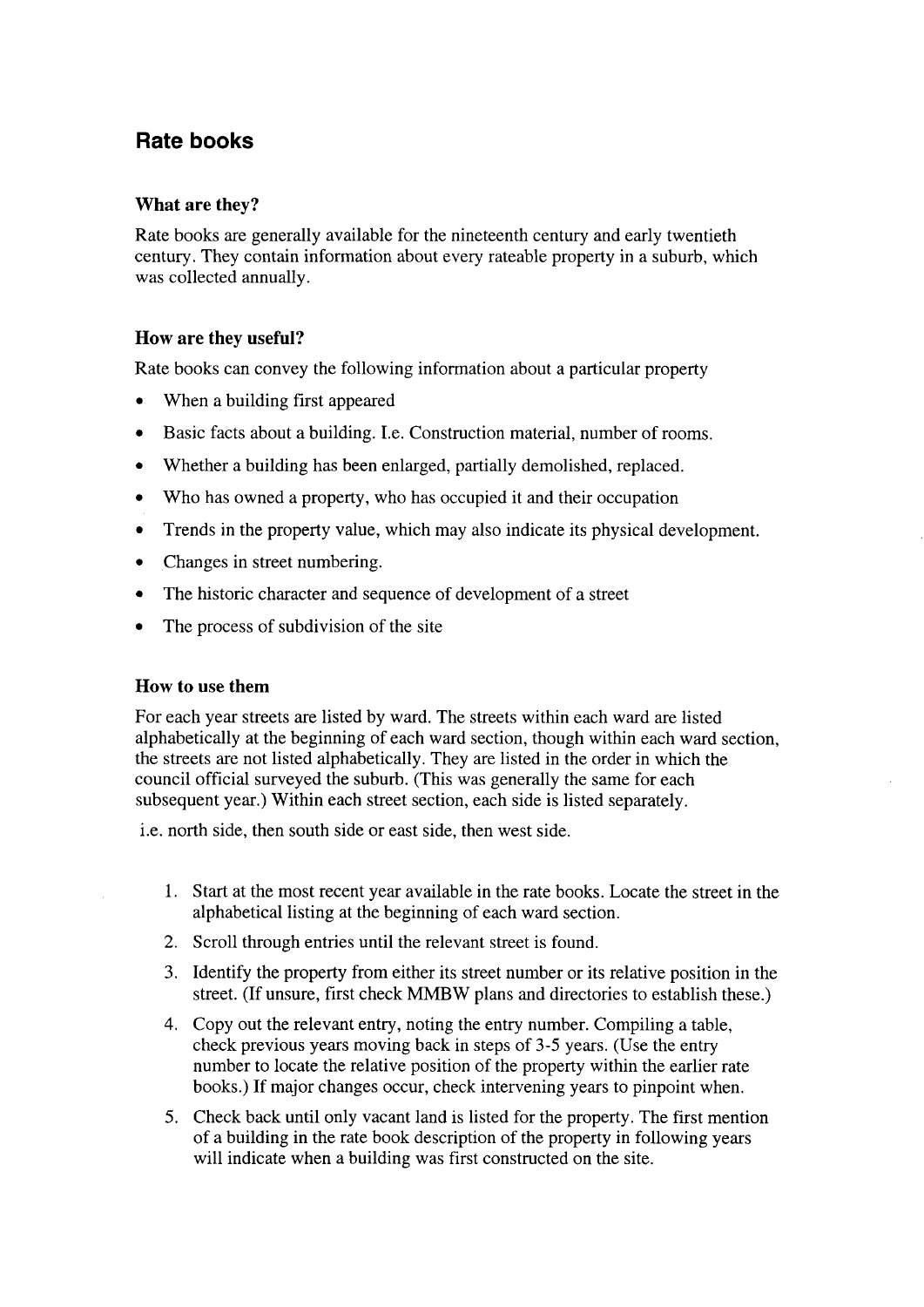#### Interpreting the information

Rate books are generally accurate, though minor discrepancies sometimes occur in the details of occupants and descriptions of properties.

Issues to consider

- o The existing building may not be the earliest at a site. Indications of this might be a change from a timber to brick, or a house might replace stables on a property.
- o Most streets were initially unnumbered, and numbering commonly changed.
- o Has the name of the street been changed?
- o Has the property always had its current boundaries? There may be no listing of vacant land for a site because it was part of a larger block that was subdivided. Check to see whether the number of listings in a street suddenly increased in a given year.

As suburbs developed, the large allotments sold in the initial crown land sales were typically subdivided, thus increasing the number rateable properties in later years.

## Where to find them

North Melbourne, Melbourne and Malvern rate books are held on microfiche at

Genealogy section, Ia Trobe Library, (state Library of victoria. )

Local Libraries

(North Melbourne holds rate books for North Melbourne 1855-1905 and for Melbourne 1845-1910.)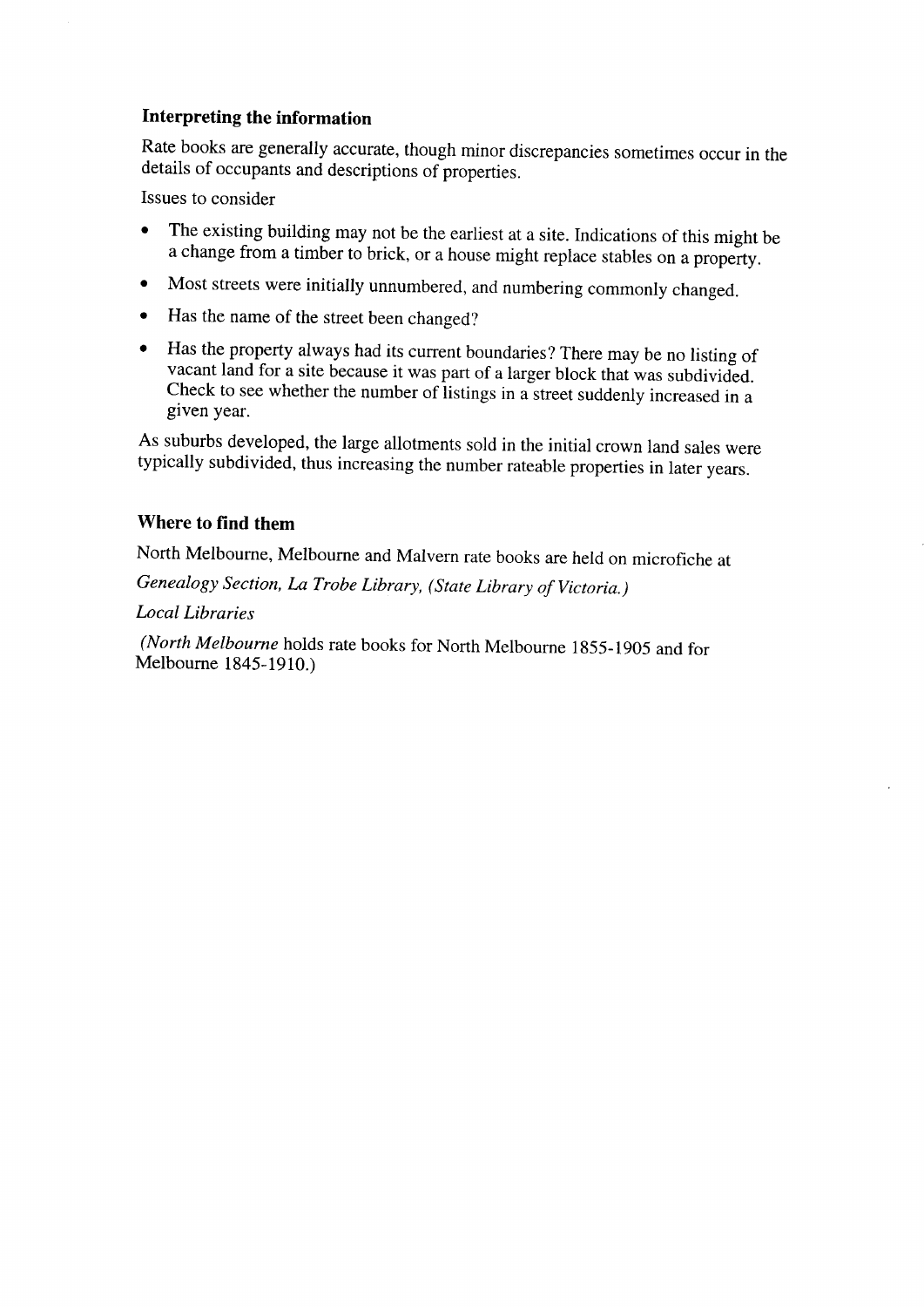|                                                                                |                                                                                                                |                                                                                                                                                    |                                                                                                                           | After the Rete of AAALAL             | TOWNCOF<br>An ASSESSMENT to the CENERAL RATE mode<br><b><i>SALL BORCE</i></b><br>And an Assessment to the Special Rate, made by Apofal Order, the 13th day of September,<br><i>Maria</i><br>$W$ ARD. |                        |                                                                                                                                 | HOTHAM.<br>Pound by virtue of the "Local<br>BLECTORAL DISTRICT OF                                                                                                    | day of                                                                                                   | Government Act 1874.'<br><b>RTH MELBOURNE.</b>  | in the Year of our Lord, 1872, after the Rate of Sixpence half-penny in                                                                                  |  |  |
|--------------------------------------------------------------------------------|----------------------------------------------------------------------------------------------------------------|----------------------------------------------------------------------------------------------------------------------------------------------------|---------------------------------------------------------------------------------------------------------------------------|--------------------------------------|------------------------------------------------------------------------------------------------------------------------------------------------------------------------------------------------------|------------------------|---------------------------------------------------------------------------------------------------------------------------------|----------------------------------------------------------------------------------------------------------------------------------------------------------------------|----------------------------------------------------------------------------------------------------------|-------------------------------------------------|----------------------------------------------------------------------------------------------------------------------------------------------------------|--|--|
| No.<br>on the                                                                  | Surname<br>of<br>Parson Rated,                                                                                 | Christian Names<br>Trade or Occupation.<br>Name of Owner of Rateable Property.<br>Description and Situation of Ratesble Property.<br>Person Rated. |                                                                                                                           |                                      |                                                                                                                                                                                                      |                        |                                                                                                                                 | GENERAL<br>RATE.<br>Rate at $1.7$<br>Net Annual                                                                                                                      |                                                                                                          |                                                 |                                                                                                                                                          |  |  |
| 374<br>$5 - 7 - 0$                                                             | <b>Damper</b><br>of and<br>urne<br><i>Illy cerald</i><br>allar ol<br>illstir<br>'attu<br>Kaegoro<br>'I vodhead | udri M<br>Jahrek<br>n v<br>$\mathsf{h}^{\prime\mathsf{w}}$<br>.ohn<br>$\mu$ lın<br>${\cal U}$ any<br>$\mathcal{N}^{\mathbf{w}^{\mathbf{w}}}$       | Mayhouseman<br>rachir<br><del>úvrico</del> /raullu<br>levulrada<br>bada<br>toartú<br>Janner<br>Saborer<br>rul<br>le artir | $A$ o o $V$<br>pwolis<br>Panase John | Brudt<br>dwelling<br>ببيبه<br>$N$ ov $\nu$<br>12rii<br>$\gamma_{\sigma}$                                                                                                                             | Electoral<br>Division. | Value.<br>21081<br>41<br>32.<br>2.که<br>$\mathbf{12}$<br>8<br>$\delta$ O<br>16<br> U <br>14<br>16<br>$\ell$<br>$\sim$ 12        | Pence in the Pous<br>Vosu<br>$\mathbf{z}$<br>$z_{\vdash}$<br>1Zj.<br>$\frac{7}{7}$<br>210<br>76<br>Ug.<br>$\frac{1}{2}$<br>76<br>(f<br>$12-$                         | No. of<br>Report.<br>$J\nu J$<br>$J_{\delta}$<br>300<br>JL<br>$J_{\mathbf{f}}$<br>ىرىد<br>28<br>13<br>ノン | Arrears.<br>121  124 <br>  8   4<br>₽<br>ا ز ما | No. of<br>Report.<br>Rate at Six <sub>1</sub><br>penny in<br>$\mathcal{I}7\rho$                                                                          |  |  |
| 37b<br>4<br>$\mathbb{R}^n \times \mathcal{S}^n$<br>$c_{1}$<br>3770'<br>1884/85 | ol cin<br>itumg<br>Seedel<br>Jower<br>Budlingham<br>$11$ undle,<br>Irmth<br>songall<br>$10.$ $\mu$ and         | Henry<br>Hhu<br>Robert<br>Ham<br><i>(l'atride</i><br>Henry<br>Patrick W. Jeungroux<br>Charles Henry Butcher<br>$\int_{\mathcal{V}} f(x) dx$        | Delrose<br>farmer<br>entleman<br>Currier<br>bailer!<br>Wieman<br><b><i>Mungwar</i></b><br>frour                           | Wascrnem<br>summy trader             | Brick drulling<br>Prid<br>-bf<br>$\mathcal{L}$<br>$M$ and $M_{\rm p}$ .<br>$\mathcal{L}_{\text{max}}$<br>Brill<br>$\sim 5$<br>$\bullet$                                                              |                        | 30 <sub>1</sub><br>$\mathcal{S}o$<br>JO<br>$23^\circ$<br>$2 \mathcal{J} $<br>$2.3$ .<br>23 <sub>i</sub><br>22.<br>40.<br>$b\,b$ | 1 10<br>$\ell$ / $\ell^{\circ}$<br>110<br>$\sqrt{2}$<br>$\prime$ . $\prime$<br>$\epsilon$ , $J_z$<br>$\mathcal{L}$ : $\mathcal{J}$<br>$1.2 -$<br>بيا<br>$\mathbf{J}$ | $J_{\mathcal{F}}$ .                                                                                      |                                                 | $\mathcal{U}$<br>$\mathcal{I}\mathcal{I}$<br>$\overline{B}$<br>$\overline{\nu}$ .<br>$\prime\prime$<br>$\prime$ $\prime$<br>$\mathcal{F}=\mathcal{F}$ to |  |  |

errix

<u> 1989 - John Street, Schwaltzer auf der Street auf der Street auf der Street auf der Street aufgegenden Entstand am der Street aufgegenden am der Street aufgegenden am der Street aufgegenden am der Street aufgegenden am d</u>

----

**Contract of the Contract of Contract of the**